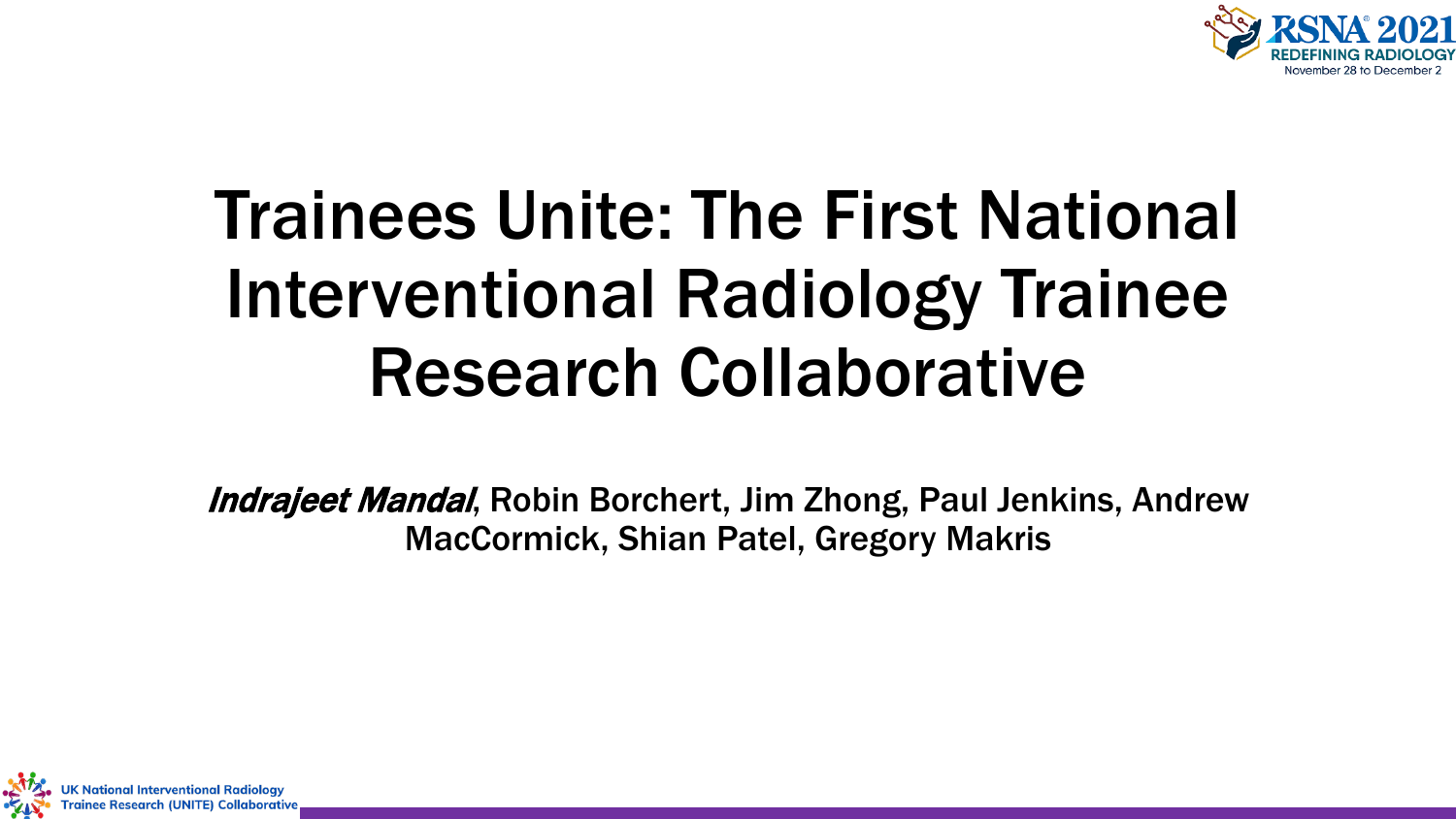

#### Purpose

- Interventional Radiology (IR) has developed to be one of the most rapidly growing fields in medicine.
- As growth continues, we need to ensure that our practice is evidencebased. Academic IR is still in its infancy.
- IR trainees are less likely than surgical trainees to undertake higher research degrees $1$
- In the UK, trainee-led research collaboratives have shown to be a successful model to produce high quality research in many specialties<sup>2</sup>
- The Radiology trainee collaborative RADIANT was launched in 2019<sup>3</sup>. No existing trainee-led research collaboratives in IR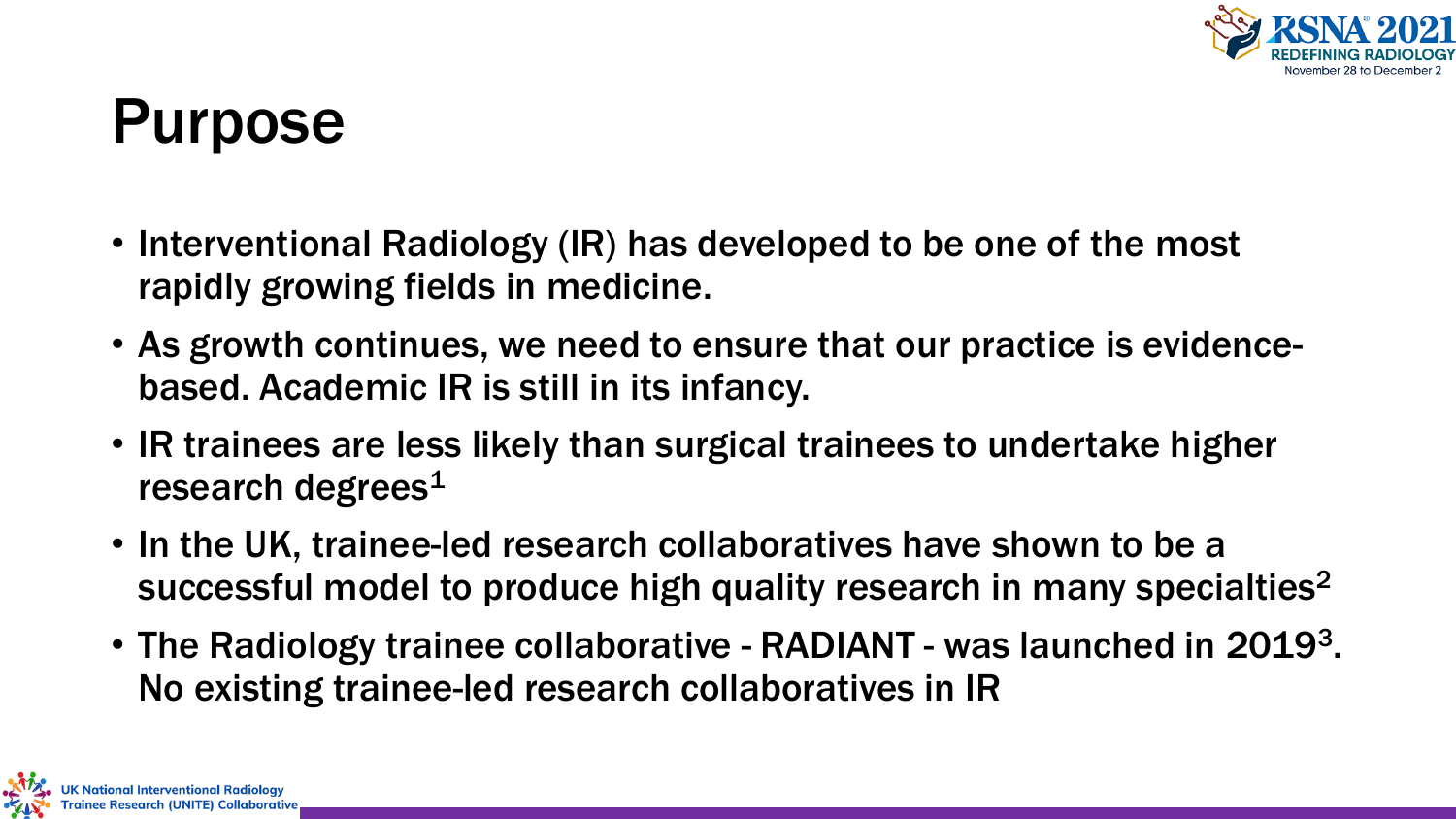

#### Methods

A new interventional radiology trainee collaborative was formed in January 2021, with two aims:

- Conduct multi-center quality improvement & research projects
- Increase medical students & trainees interest in an academic career in IR

Formed from to a collaboration between the British Society of Interventional Radiology (BSIR) trainee committee and IR Juniors groups.

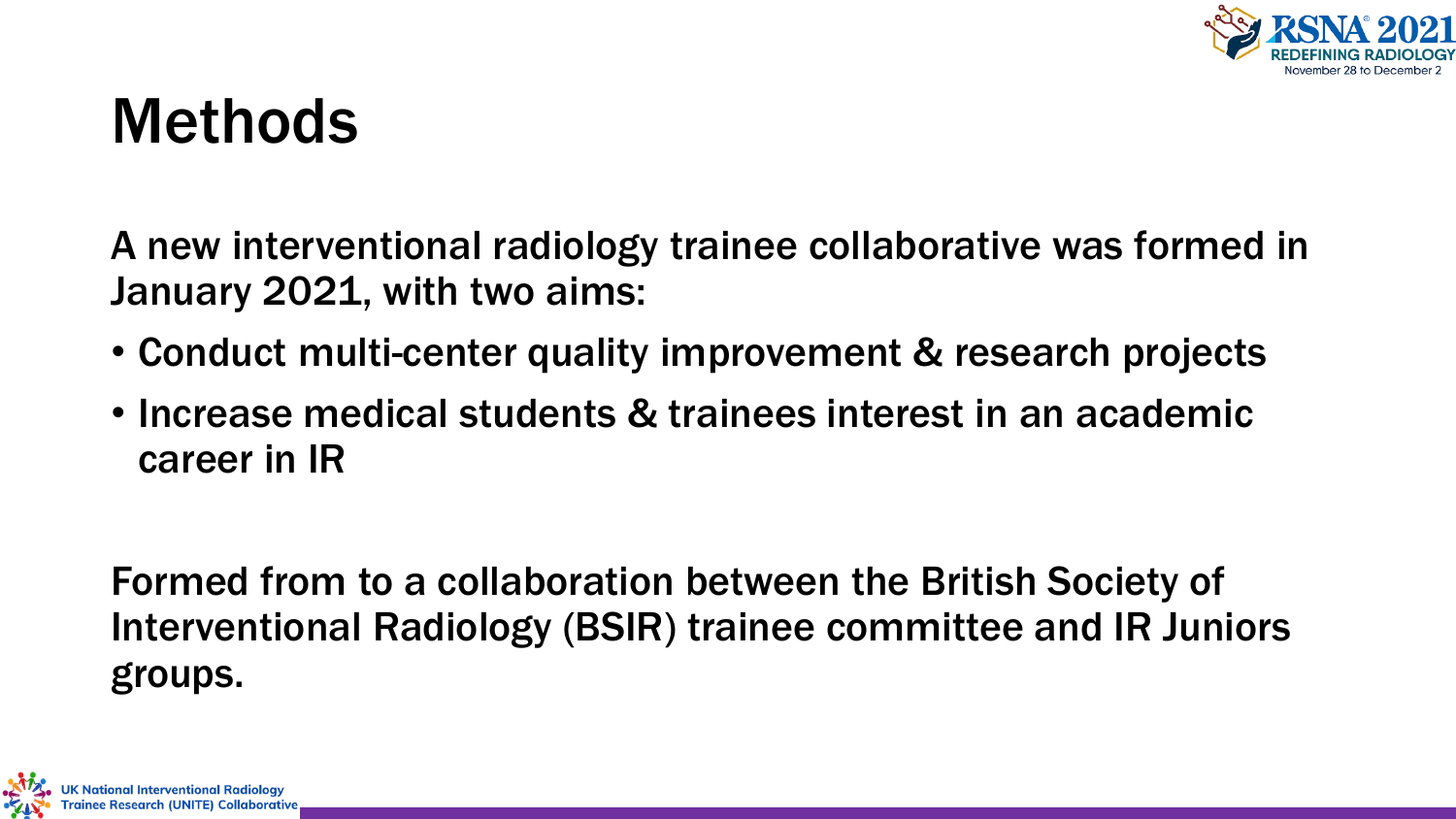

# Structure & Formation of the Collaborative

The collaborative was organized as follows:

- Steering committee from BSIR Trainee & IR Juniors groups.
- Advisory panel of IR consultants with academic interests.
- Working groups created for each project

Project types split into:

- Multi-center research/QI projects
- Educational initiatives e.g. journal club
- Social Media

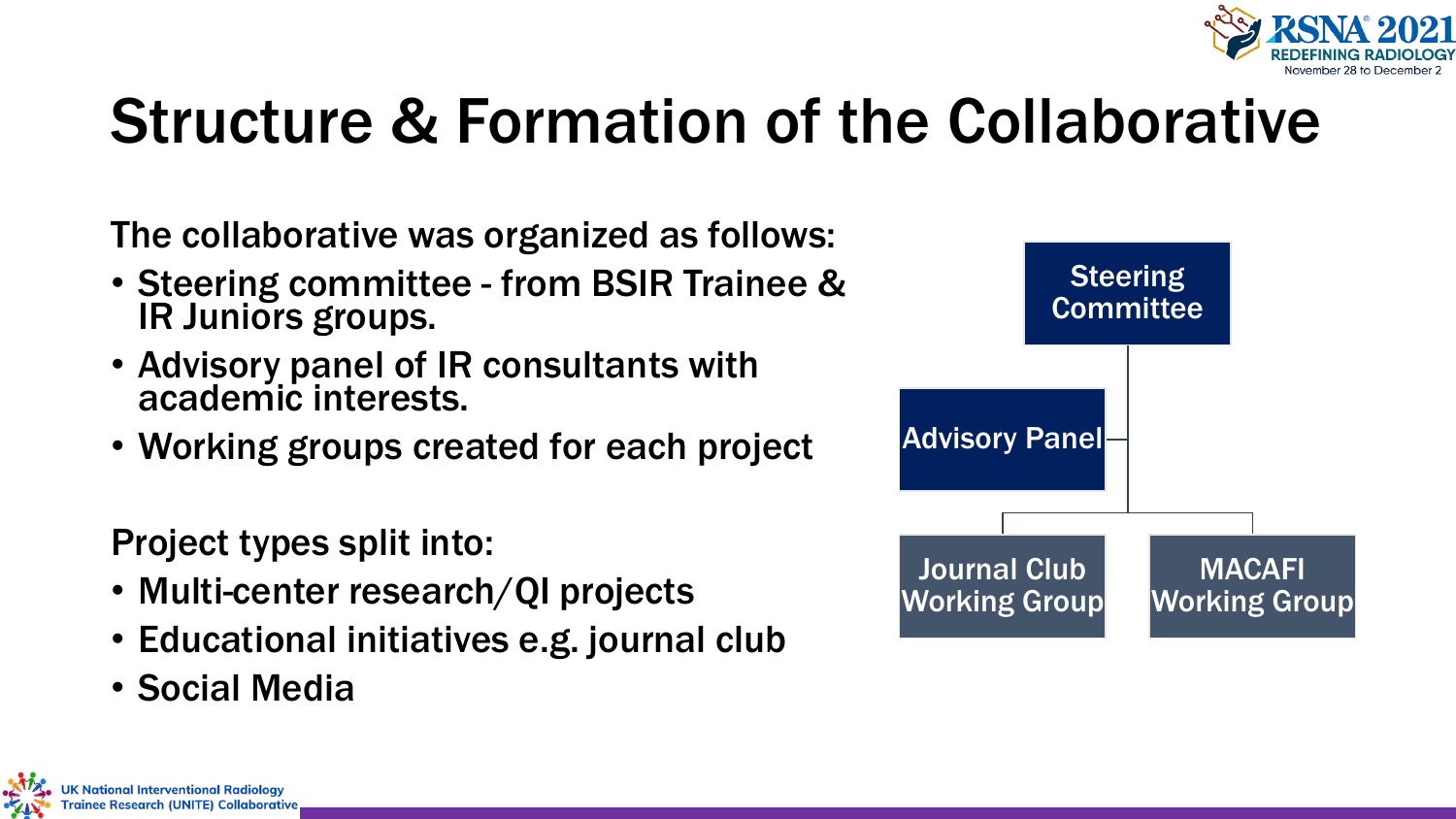

## Results: Multi-Centre Studies

Two completed projects:

- Systematic review COVID19 impact on IR services and training. Published within 4 months of launch.
- Multi-center audit of cholecystostomy and further intervention (MACAFI) recruited 36 centers with a dataset of 1200 patients. Manuscript in preparation.

Further two multi-center studies in development

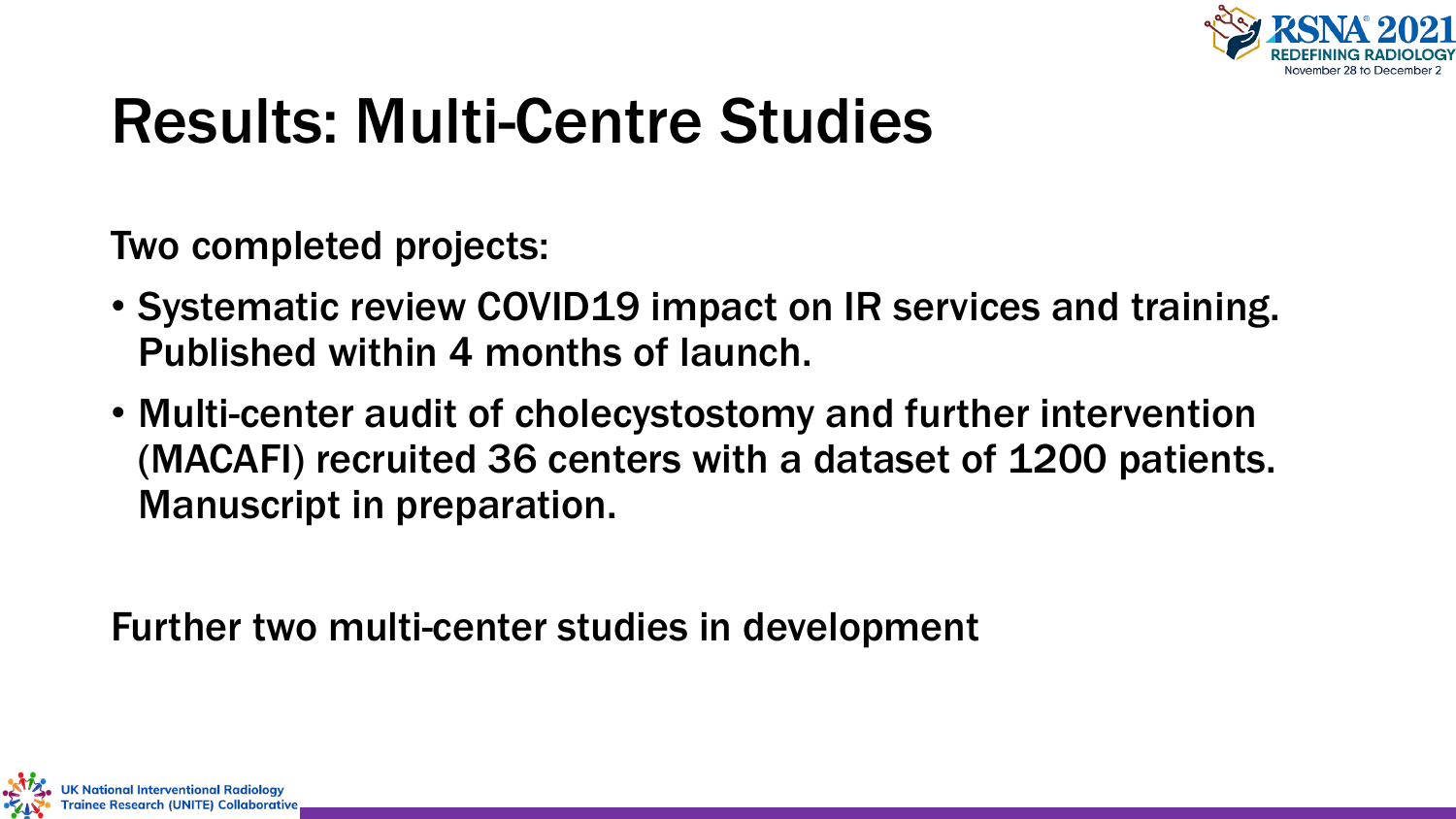

# Results: Educational Initiatives

Journal Club

- Total of 8 sessions run. Feedback from 107 out of 430 attendees (RR = 25%)
- 93% (n=100) agreed or strongly agreed that the sessions were a good way to keep up with the latest evidence
- 80% (n=86) agreed or strongly agreed that they were more likely to consider a career in academic IR following the sessions

National IR Research Conference

- First national IR research conference 65 attendees
- Feedback obtained by 49 (RR=75%)
- 100% would recommend the event

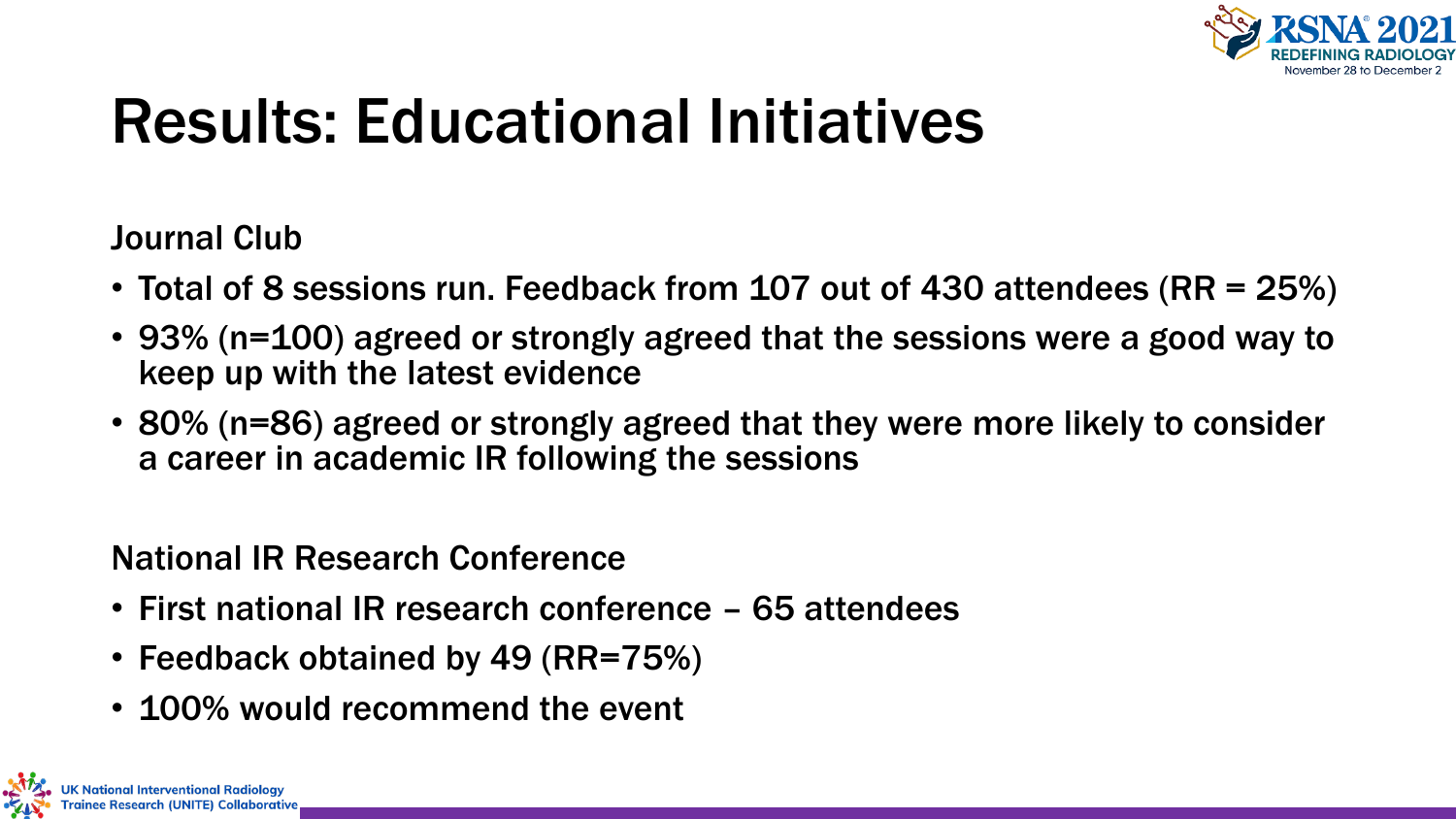

## Future Directions & Collaborations

Aortic Dissection Project

- Collaboration with other specialty research collaboratives (vascular surgery, emergency medicine)
- Public patient involvement working with a charity

Further IR-specific multi-center projects

Online Learning Materials

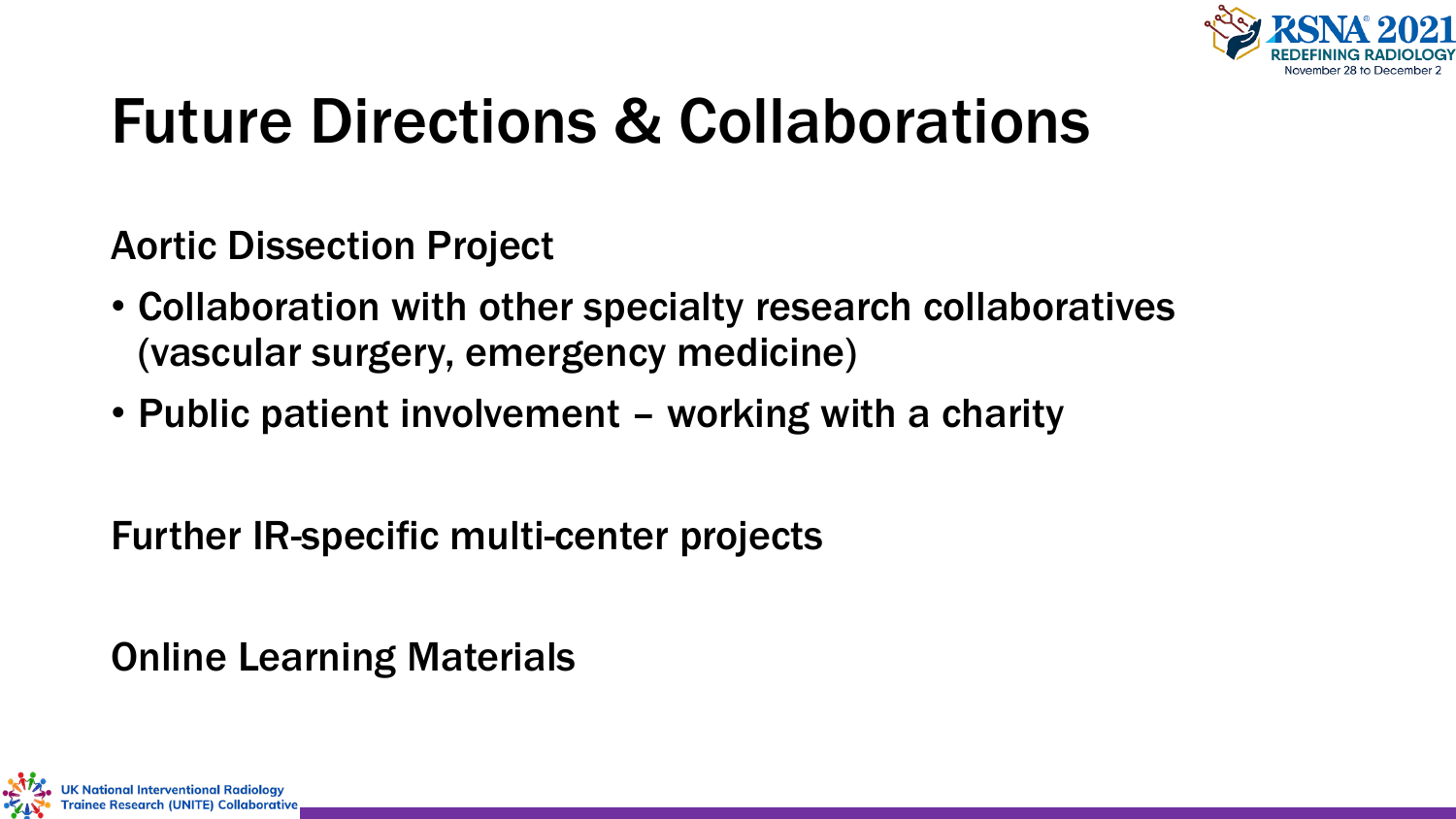

### Conclusions

- The UNITE Collaborative is the first interventional radiology trainee research collaborative in the UK
- Establishing the network has resulted in early successful multicenter studies & educational initiatives
- Similar collaboratives should be considered in other countries across the world